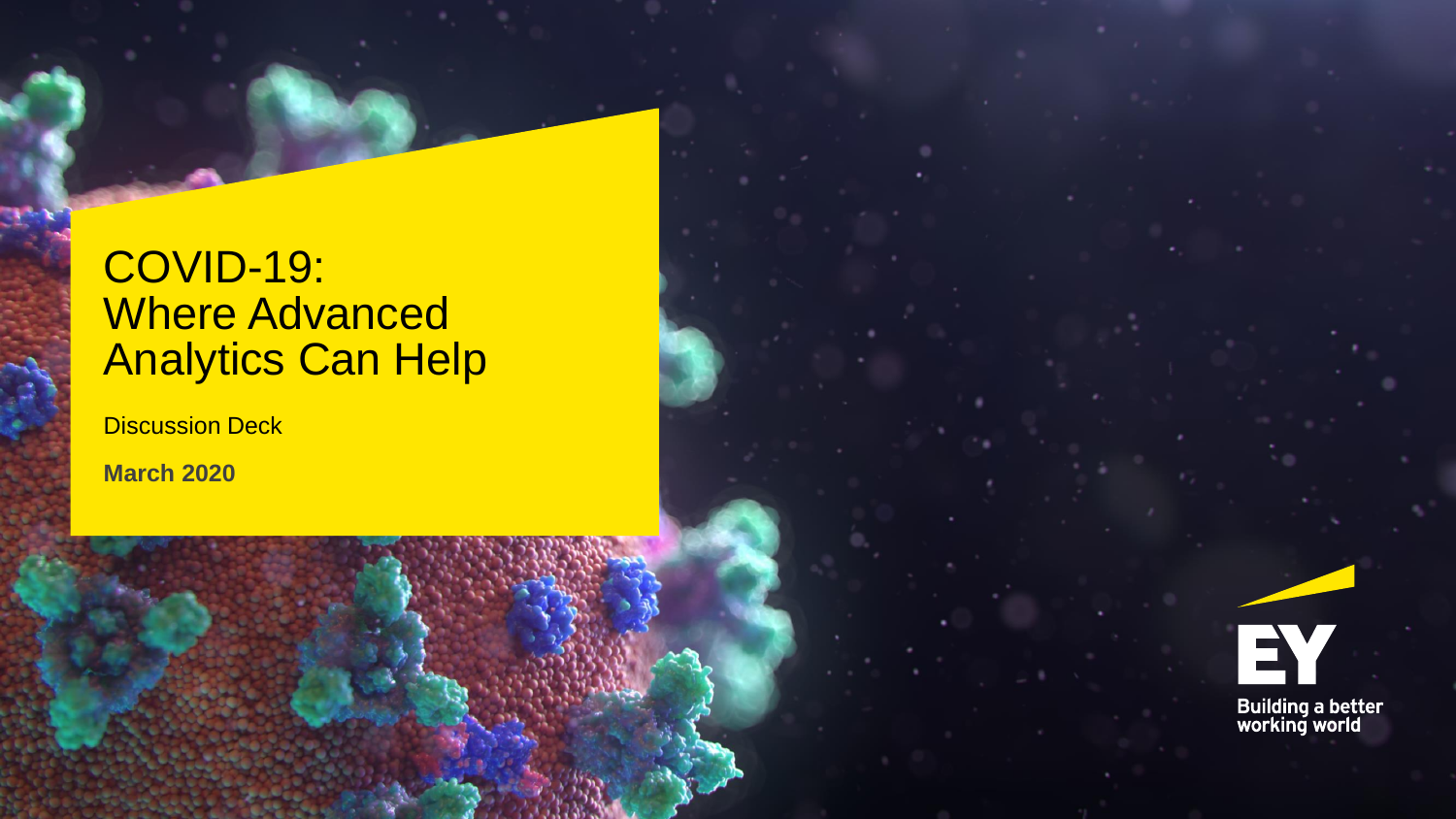# COVID-19: Areas Where Advanced Analytics Can Help

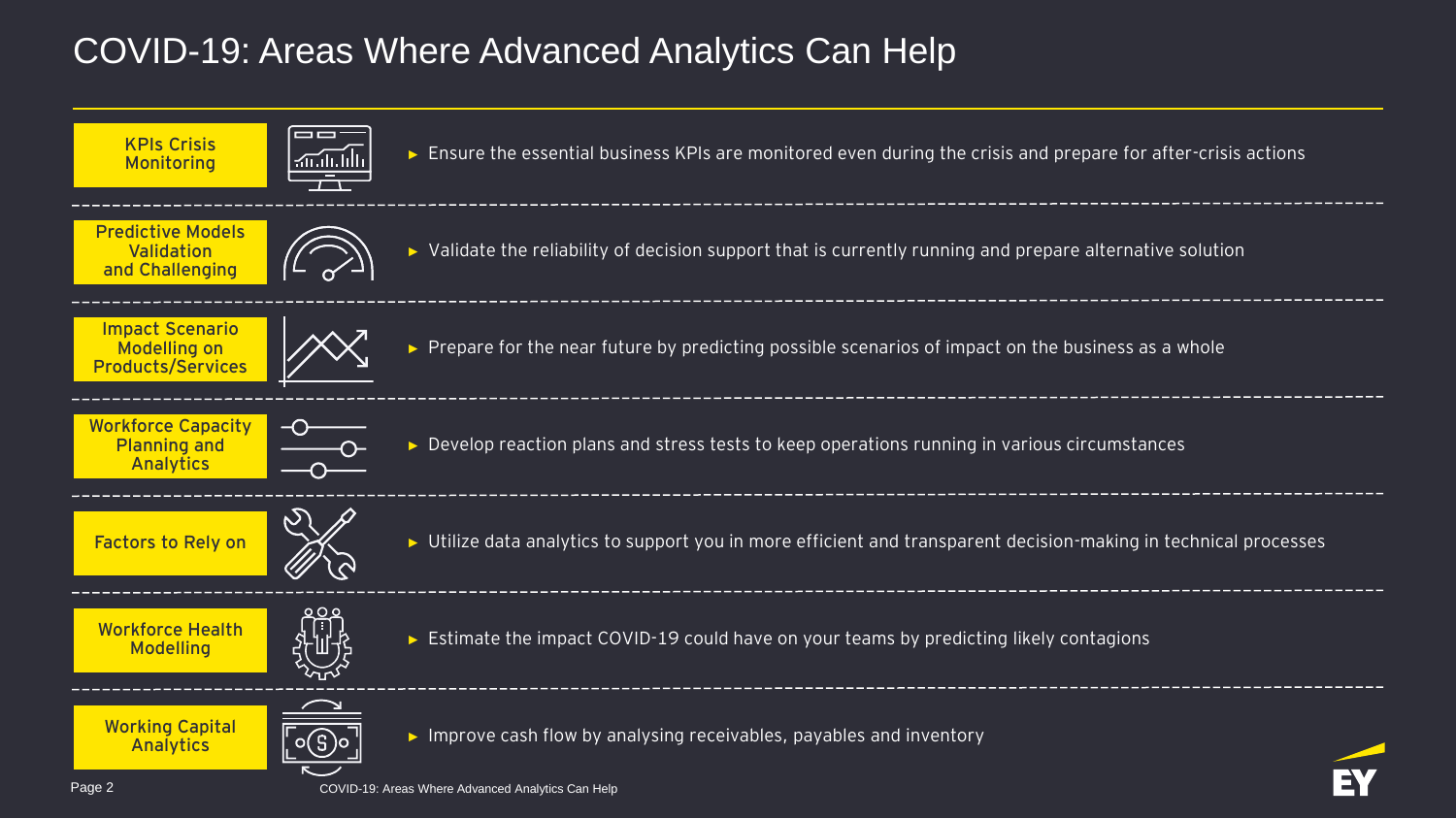# COVID-19: Areas Where Advanced Analytics Can Help

## **KPIs Crisis Monitoring**



#### **Mitigation measures**

- ► Analyze of COVID-19 impact on essential business KPIs, for example:
	- ► Customer churn rate
	- ► Acquisition rate, X-sell rates
	- ► ARPU
- ► Produce interactive dashboards to speed-up the process of identifying the main pain points
- ► Monitor selected KPIs convergence to "new normal" after the initial shock wears off, in order to prepare for next steps

#### **Outputs**

► Interactive dashboards for visual analysis and situation monitoring, with regular/live updates **Predictive Models Validation and Challenging**



#### **Mitigation measures**

- ► Monitor current in-production predictive models' power, as they will be negatively affected to a significant extend
- ► Analyze their reliability in current volatile circumstances and suitability of usage in decision-making process
- ► Develop challenger models specifically suited for unstable and volatile environment in a speeded-up mode for fast implementation

#### **Outputs**

- ► Report of suitability of currently used predictive model and its impact into decisions
- ► Challenger model trained on recent history

### **Impact Scenario Modelling on Products/Services**



#### **Mitigation measures**

- ► Model scenarios of COVID-19 impact into business performance
- ► Model likely developments of demand for products/services, based on combination of macro data and company performance data
- $\triangleright$  Take into account possible legislative shocks and their duration (e.g. ban on non-urgent medical procedures for insurance providers)

#### **Outputs**

Report with modelled scenarios of future demand, based on macro indicators' development outlook

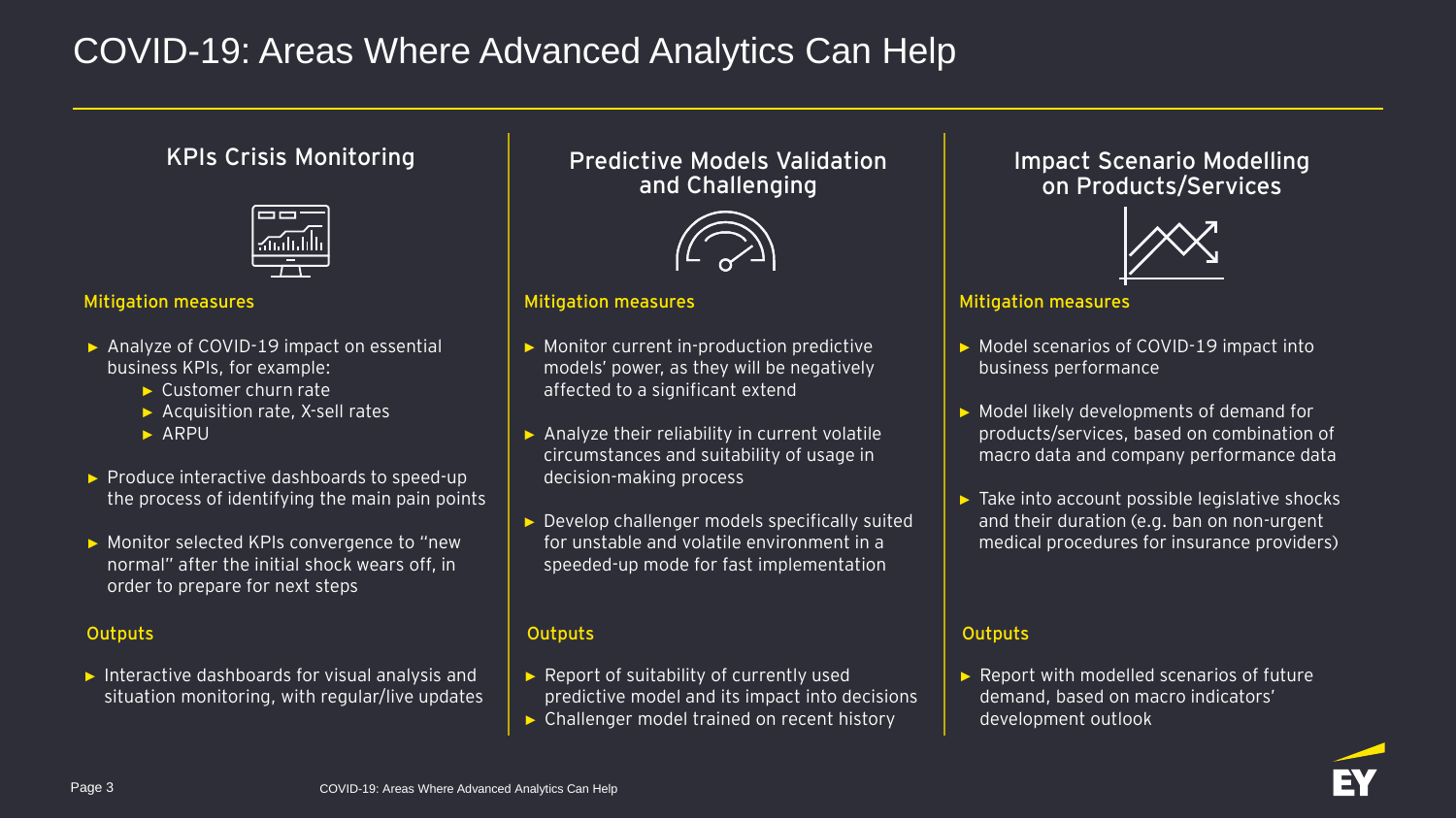# COVID-19: Areas Where Advanced Analytics Can Help

### **Workforce Capacity Planning and Analytics**



### **Mitigation measures**

- ► Identify and analyze bottlenecks in operations capacity (mainly personnel) for flexible planning
- ► Analyze different regions separately, taking into account asymmetric development of the disease
- ► Perform stress tests based on variety of possible scenarios to prepare a set of reaction plans, ready to use in case

#### **Outputs**

► Set of ready-to-use reaction plans, based on capacity bottlenecks and prioritization



#### **Mitigation measures**

- ► Focus on business areas/factors that are not directly affected by volatile economic situation
	- ► Modernize your data infrastructure with ML in mind
	- ► Create cost-per-item models that adapt to economic factors
	- ► Optimize logistics

#### **Outputs**

► Models supporting more efficient and transparent decision-making in technical processes

### **Factors to Rely on Workforce Health Modelling**



#### **Mitigation measures**

- $\triangleright$  Predict the probability a certain department/team's performance will be significantly affected by COVID-19 infection
- $\triangleright$  Account for the main risk factors, such as age, exposure to the virus, available employee data
- ► Identify bottlenecks and critical points in your organization which are susceptible to infection

#### **Outputs**

► Predictive model for COVID-19 impact on workforce identifying risk areas

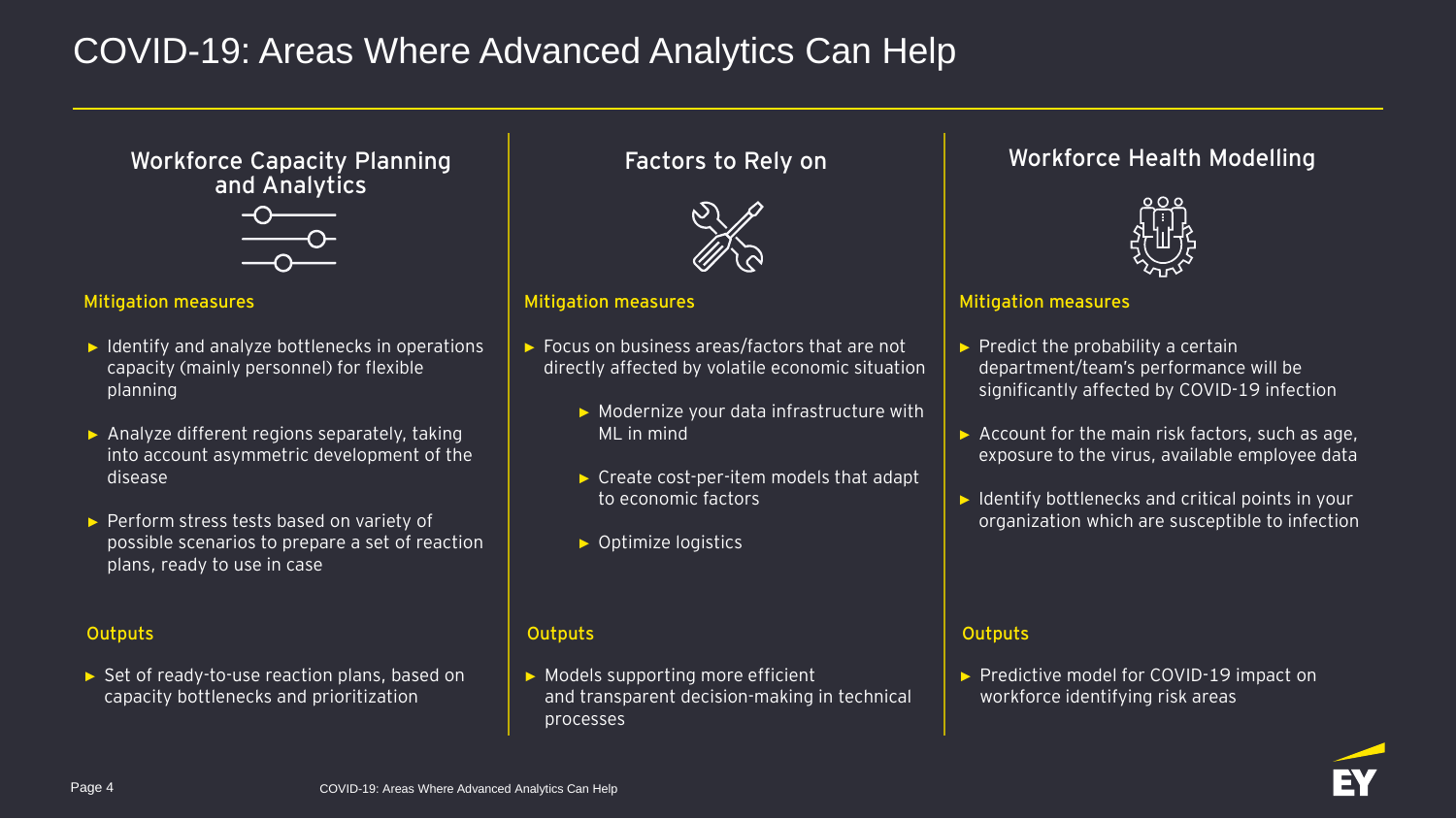# COVID-19: Areas Where Advanced Analytics Can Help Specially Featured: Working Capital Analytics

### **Mitigation measures**

- **Analytics**  $\Box$  ► Develop a set of interactive dashboards to identify potential for improvement in receivables, payables or inventory (e.g. payment terms, DSOs, payment profiles, inventory levels,…)
	- ► Improve cash flow forecasts by predicting likely payment date for receivables and providing insights into main risk factors
	- ► Analyze inventory level of service to find space for releasing cash from over-stocked products, balancing potentially lost sales/margin and cost of holding inventory
	- ► Use available data with state of the art machine learning methods to improve forecasting accuracy in order to optimise inventory levels

#### **Outputs**

- ► Interactive dashboards identifying key areas for cash flow improvement
- ► Prediction model for receivables at risk
- ► Inventory level of service analysis
- ► Demand prediction model for inventory management

#### **Example dashboards**





**Working Capital** 

**Improve cash flow**

**receivables, payables** 

**by accurate** 

**and inventory** 

**analytics**